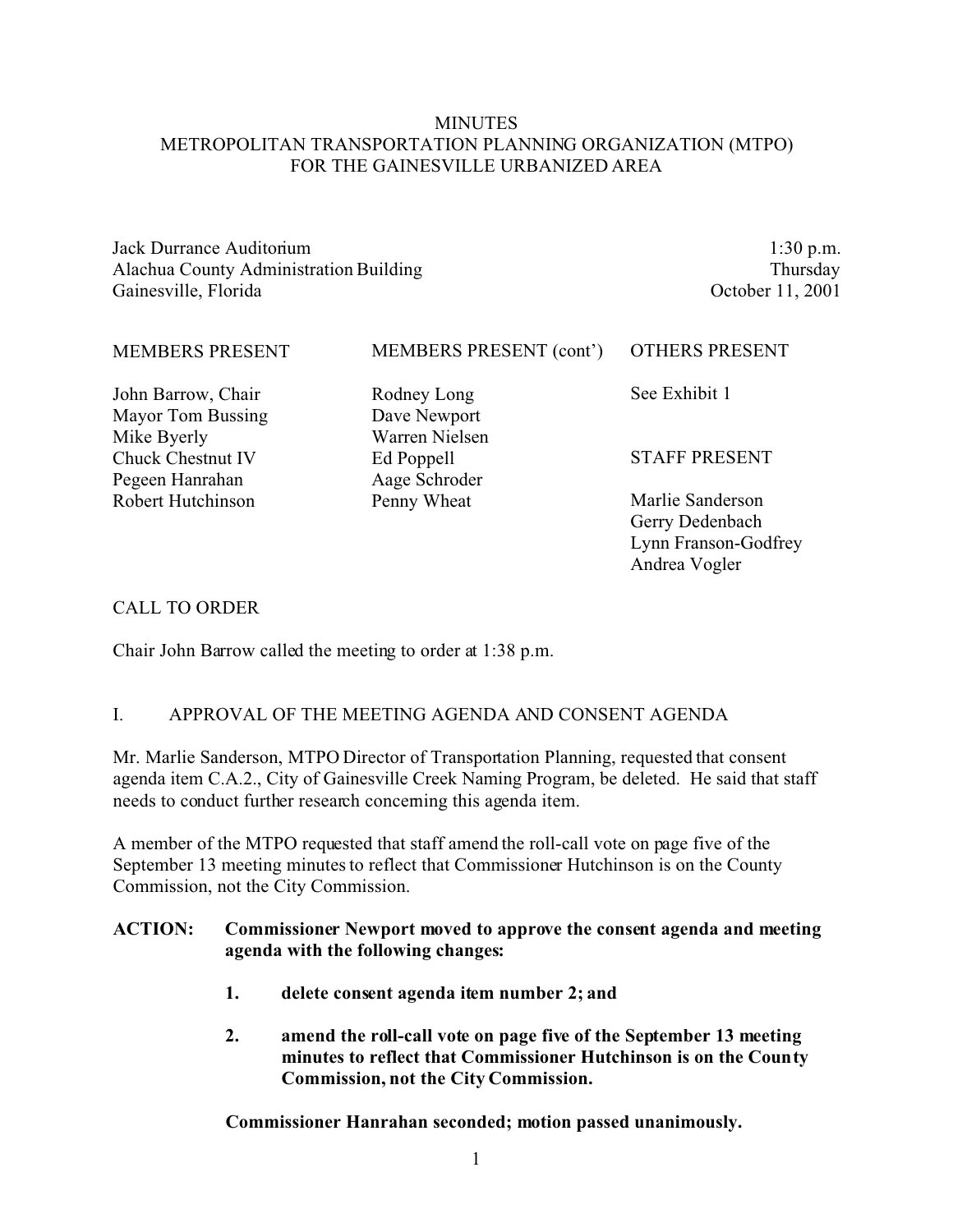#### II. COORDINATING BOARD MEMBER APPOINTMENTS

Mr. Sanderson stated that the MTPO needs to appoint voting and alternate Citizen Advocate Representatives to the Alachua County Transportation Disadvantaged Coordinating Board.

The following candidates spoke concerning the alternate Citizen Advocate position:

Maureen Hamilton Bill Hileman Johnny Watson

**ACTION: Commissioner Wheat moved to appoint Johnny Watson to the Alachua County Transportation Disadvantaged Coordinating Board as the voting Citizen Advocate Representative. Commissioner Newport seconded; motion passed unanimously.**

The MTPO completed the ballots for the alternate Citizen Advocate Position.

Mr. Sanderson reported that Ms. Maureen Hamilton received seven votes, Mr. Bill Hileman received two votes and Mr. Johnny Watson received one vote.

**ACTION: Commissioner Wheat moved to appoint Maureen Hamilton to the Alachua County Transportation Disadvantaged Coordinating Board as the alternate Citizen Advocate Representative. Commissioner Hanrahan seconded; motion passed unanimously.**

The MTPO discussed the voting method used to appoint advisory board members.

- **ACTION: Commissioner Wheat moved to adopt an MTPO policy to always appoint Advisory Committee members by roll-call vote by voice and, when there are several vacant positions to fill, also fill out ballots and submit them to staff for tabulation. Commissioner Hutchinson seconded; motion passed unanimously.**
	- III. ALACHUA COUNTY VETERANS MEMORIAL- TREES FOR OUR HEROES

Mr. Sanderson discussed the "Trees For Our Heroes" project and the type of trees to be planted.

Mr. Dick Bush, Florida Department Of Transportation (FDOT) Landscape Development Specialist, discussed which types of trees will be planted and answered questions.

A member of the MTPO asked whether future Archer Road modifications, in the Livable Community Reinvestment Plan, will impact the trees planted in the median for this project.

**ACTION: Commissioner Wheat moved to ask the MTPO Design Team to review the proposed tree planting project to see if future Archer Road modifications, in the Livable Community Reinvestment Plan, would impact the trees to be planted in the medians. Commissioner Hutchinson seconded; motion passed unanimously.**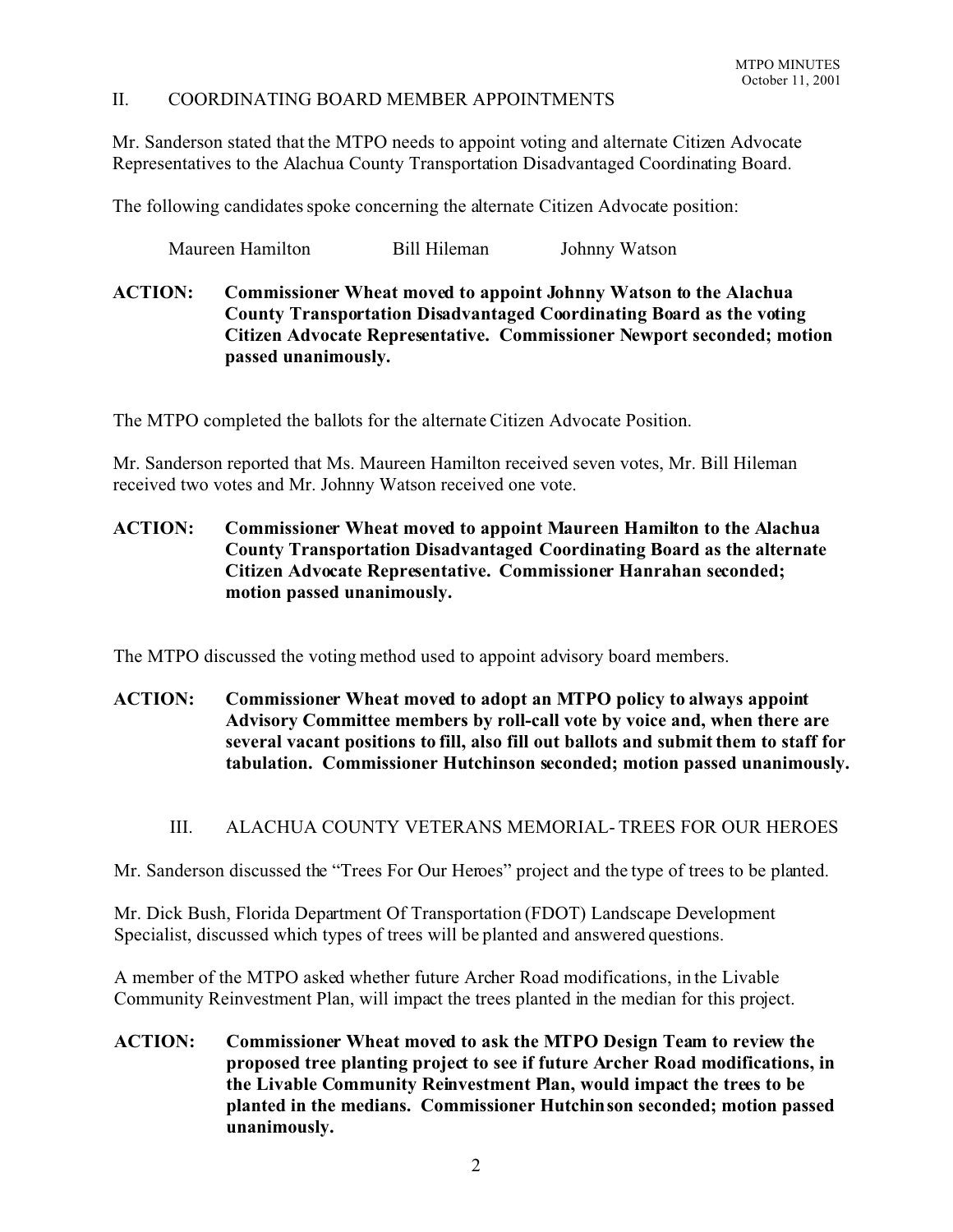The MTPO continued to discuss the "Trees For Our Heroes" project.

## **ACTION: Commissioner Wheat moved to refer the "Trees for Our Heroes Project" to the Design Team to:**

- **1. develop MTPO recommendations concerning where the specific species of trees should be planted; and**
- **2. consider shading options for the bicycle-pedestrian path that is being constructed along the Old Archer Road corridor.**

## **Commissioner Hanrahan seconded; motion passed unanimously.**

# IV. SW 34<sup>th</sup> STREET RESURFACING PROJECT- MAST ARM TRAFFIC SIGNALS

Mr. Sanderson discussed a letter from FDOT stating that they plan to include a four-foot bicycle lane along SW 34<sup>th</sup> Street, from Archer Road north to University Avenue. He said that, in order to construct the bikelane, FDOT will reduce the width of the median by two feet. He noted that FDOT will use brick-imprinted asphalt, rather than sod, in the narrowed medians.

A member of the MTPO asked whether the narrowing of the medians would impact the student memorial on SW 34<sup>th</sup> Street.

Ms. Suraya Teeple, FDOT District 2 Regional Administrator, stated that new design plans for this corridor have not been developed. Therefore, she said, it is uncertain whether the memorial would be affected.

## **ACTION: Commissioner Wheat moved to refer the design plans for the addition of bikelanes on SW 34th Street, from Archer Road north to University Avenue, to the MTPO Design Team. Commissioner Hutchinson seconded; motion passed unanimously.**

Mr. Sanderson stated that FDOT has informed the MTPO that there are conflicts with existing utilities and the installation of mast arm traffic signals, within the existing right-of-way, at the SW 34<sup>th</sup> Street intersections at SW 20<sup>th</sup> Avenue and Radio Road. He said that University of Florida staff is working with FDOT to resolve right-of-way issues at SW 34<sup>th</sup> Street and Radio Road in order to install mast arm signals at this location.

Ms. Teeple discussed the FDOT timeline and procedures for the transfer of right-of-way from one State agency to another.

Mr. Ed Poppell, University of Florida Vice President for Administrative Affairs, discussed the University of Florida's willingness to cooperate to expedite the process to transfer right-of-way.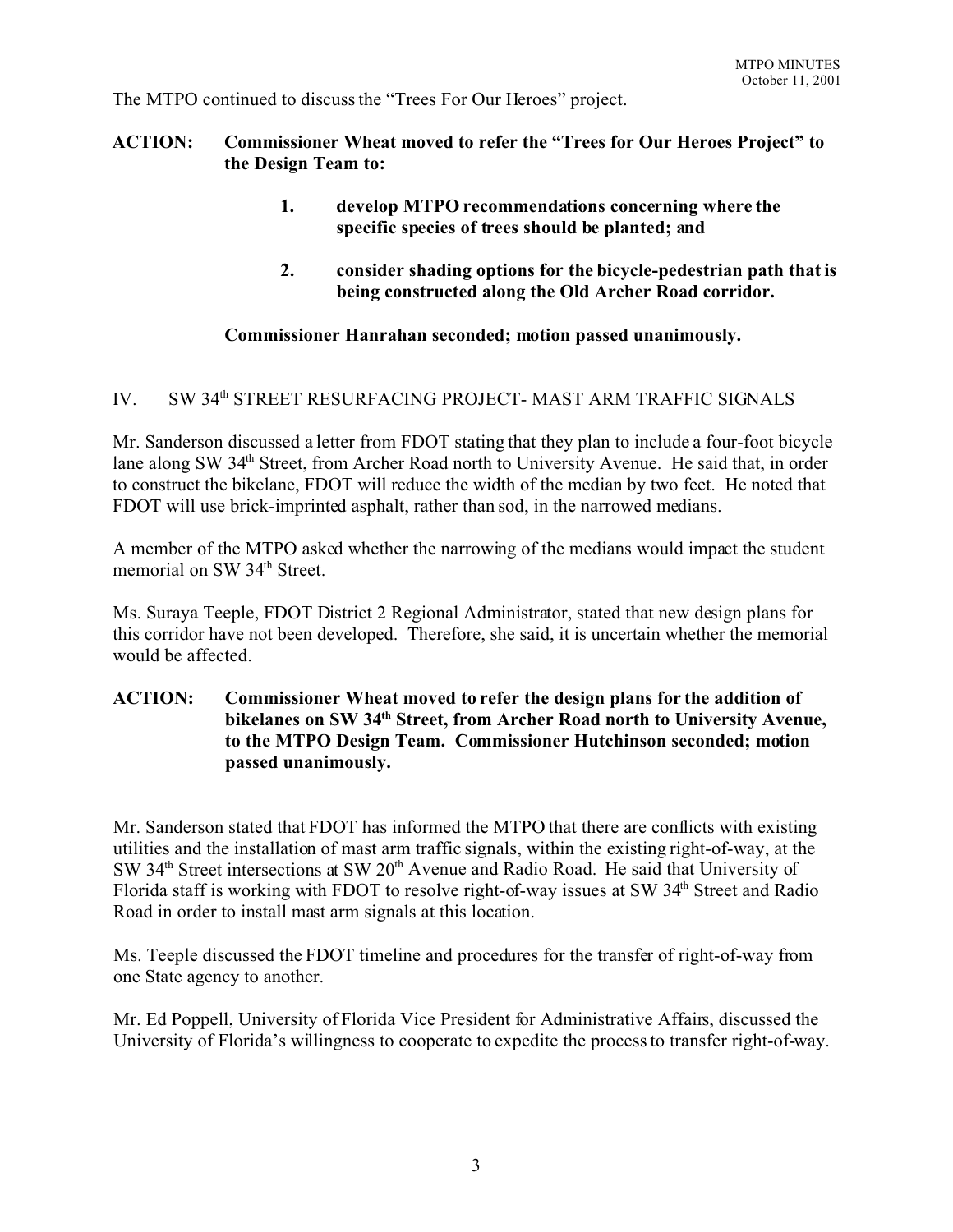- **ACTION: Commissioner Wheat moved to authorize the MTPO Chair to send a letter to the FDOT District 2 Secretary to convey the University of Florida's willingness to:**
	- **1. cooperate concerning right-of-way issues for the mast-arm signals on SW 34th Street at Radio Road;**
	- **2. expedite the process for the transfer of ownership of right-ofway to FDOT; and**
	- **3. assist FDOT in whatever way possible to accomplish this project.**

## **Commissioner Newport seconded; motion passed unanimously.**

# V. CHARRETTE FUNDS

Mr. Sanderson stated that the City of Gainesville and Alachua County are currently contributing \$5,000 each year to the charrette reserve fund. He said that, as of October 1, this fund contains \$45,000. He noted that the City Commission has requested a charrette for the West  $6<sup>th</sup>$  Street corridor. He added that City staff has expressed an interest in conducting this charrette for the MTPO. He requested that the MTPO decide whether MTPO staff or City staff will be responsible for conducting this charrette.

Ms. Teresa Scott, City of Gainesville Public Works Department Director, explained that City of Gainesville staff volunteered to act as the lead for this project.

The MTPO discussed potential funding partners for, and participants in, the West  $6<sup>th</sup>$  Street corridor project.

## **ACTION: Commissioner Hanrahan moved to:**

- **1. allocate \$15,000 of its charrette funds for a West 6th Street charrette;**
- **2. pursue, along with the City of Gainesville, additional funding partners for this charrette;**
- **3. allocate the remaining MTPO charrette funds to the Plan East Gainesville project; and**
- **4. approve the City of Gainesville staff assuming the lead role for conducting this charrette, including hiring the consultant, with the MTPO staff providing a supporting role.**

**Commissioner Nielsen seconded; motion passed unanimously.**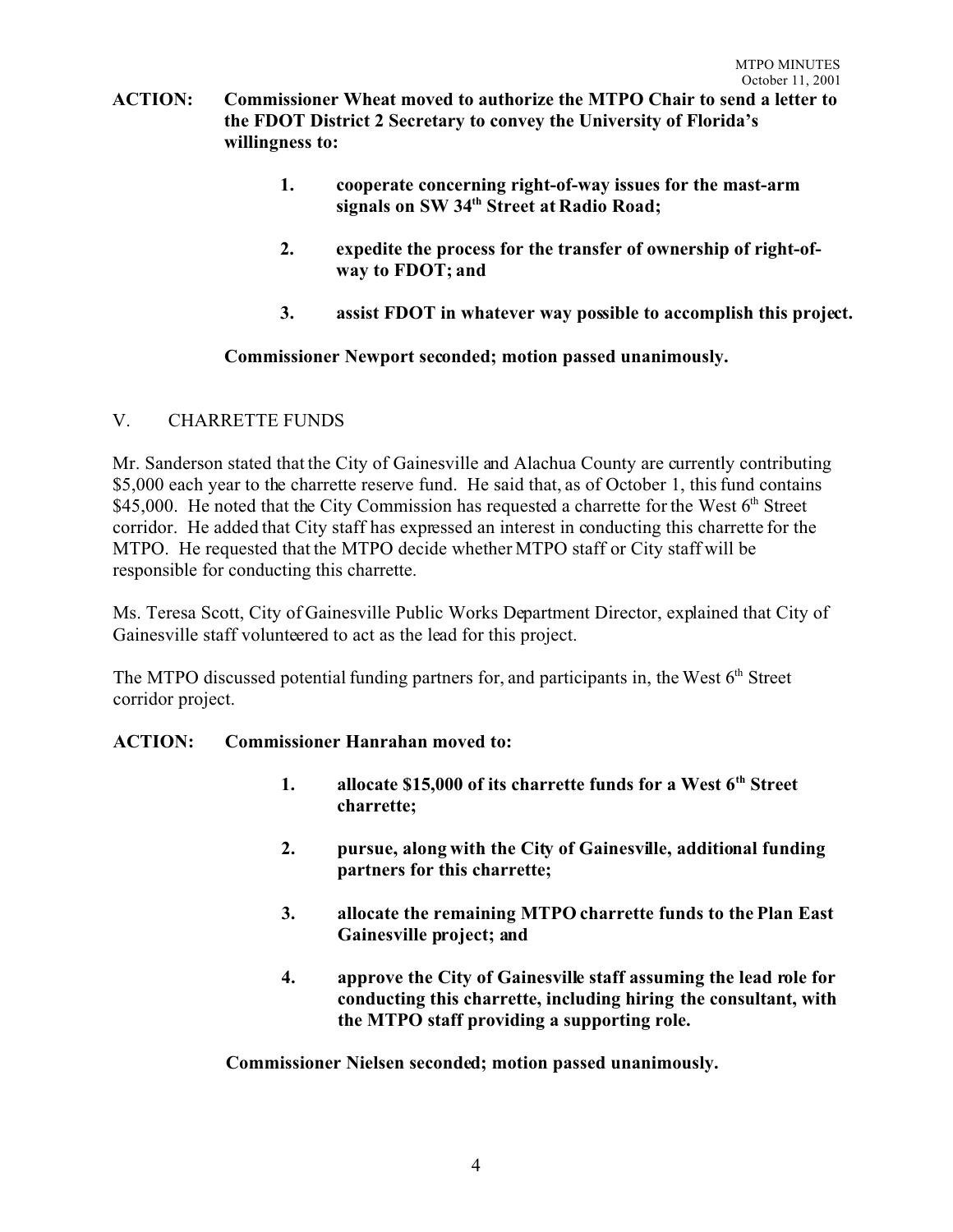## VI. PLAN EAST GAINESVILLE PROJECT

## A. PLANNING FUNDS- STATUS REPORT

Mr. Sanderson discussed the current funding partners that have been identified for the Plan East Gainesville project. He discussed the level of committed funds to date.

A member of the MTPO discussed the East Gainesville Redevelopment Plan and asked how this plan will be incorporated into the Plan East Gainesville project.

Mr. Sanderson stated that the consultant will use past and current planning efforts for the project area as the starting point for the Plan East Gainesville planning process.

## B. CONSULTANT SELECTION PROCESS

Mr. Sanderson discussed the Plan East Gainesville Consultant Selection Process. He stated that the MTPO's Plan East Gainesville Subcommittee is forwarding a numeric consultant ranking of the four Request for Proposals respondents. He reviewed the list of items that the Subcommittee has requested that the MTPO incorporate into the consultant contract. He said that the MTPO needs to select, in order of preference, no fewer than three firms deemed to be the most highly qualified to perform the required services and authorize staff to begin contract negotiations.

## **ACTION: Commissioner Byerly moved to direct staff to include the following elements, for consideration, in the Plan East Gainesville consultant contract negotiations:**

- **A. establish a local project office, within the project boundary, to be open at least one day or evening per week;**
- **B. assign a project manager with local knowledge and experience who is accessible to the public throughout the planning process;**
- **C. codify plan elements, strategies and smart-growth ordinances for inclusion in City and County Plans and Regulations;**
- **D. address environmental issues consistent with the shared goals of the transmitted City of Gainesville and Alachua County Comprehensive plans;**
- **E. perform a neighborhood inventory and profiling index exercise which will offer guidance in accommodating future growth and community goals;**
- **F. include assurances that the work product will be responsive to the community's vision and goals concerning the project area, which are to be developed during the public participation and community involvement stages of this project;**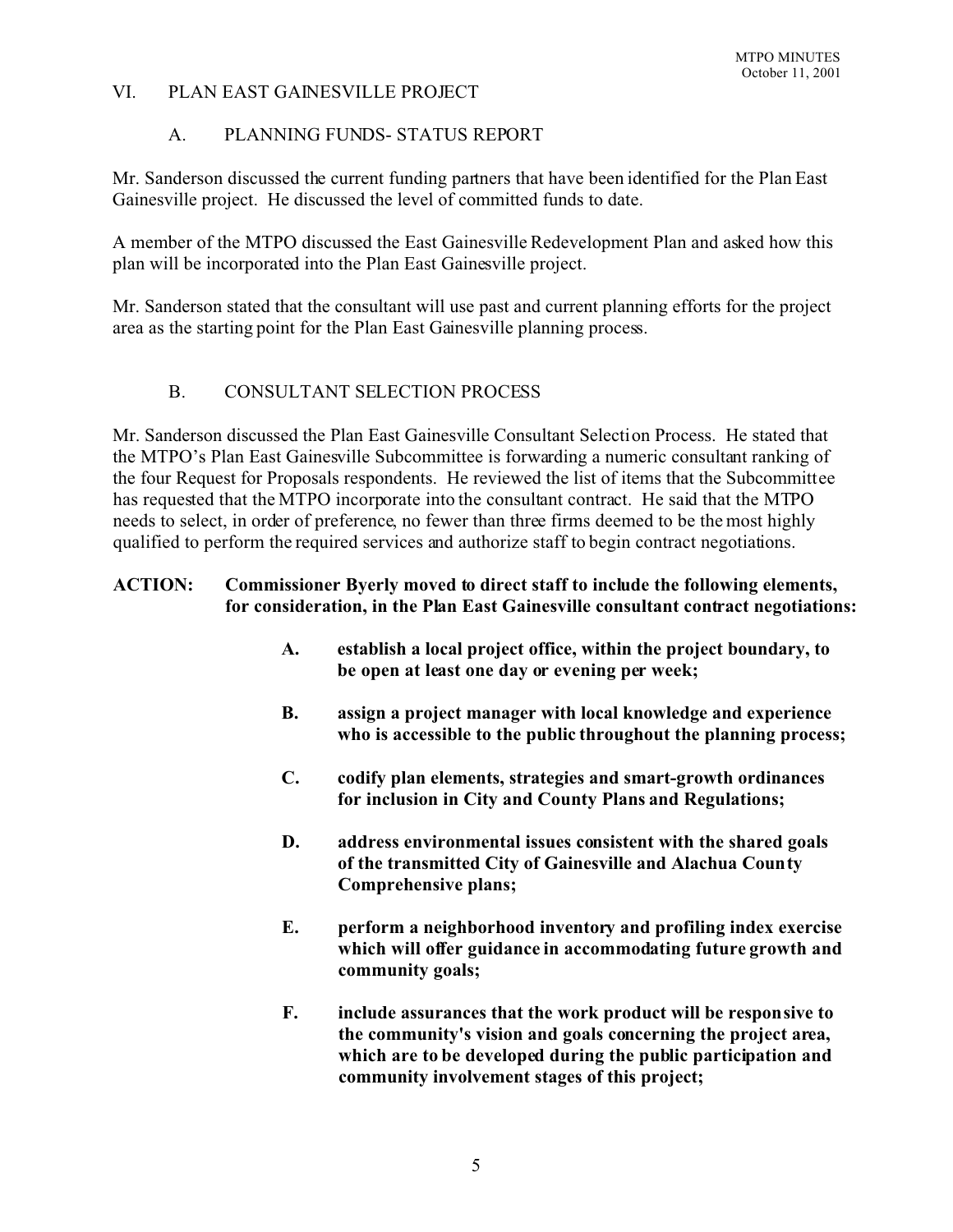- **G. develop a plan for the project area which is consistent with MTPO's Livable Community Reinvestment Plan's goals, objectives and vision; and**
- **H. allow adequate time between the project planning phases for public involvement and community input.**

## **Commissioner Long seconded.**

Members of the MTPO expressed concern regarding adding these items to be considered in the negotiation process because they were not included in the original project scope of services.

A member of the MTPO requested a copy of the Plan East Gainesville project request for proposals and scope of services.

The MTPO discussed the consultant negotiation process.

## **ACTION: Mayor Bussing moved to table the motion on the floor. Commissioner Wheat seconded; motion passed unanimously.**

A member of the MTPO asked whether authorizing Commissioner Rodney Long, Subcommittee Chair, to participate in the Plan East Gainesville consultant negotiation process would require meetings for these negotiations to be held according to the Florida Sunshine Law.

Mr. Dave Wagner, MTPO Attorney, explained that, because the MTPO will still have final review and approval of the contract, the meeting between the consultant and an authorized member of the MTPO to negotiate the contract is not subject to the Florida Sunshine Law.

A member of the MTPO stated that it may be more appropriate to rank the consultants prior to discussing whether to add items for consideration to the negotiation process.

### **ACTION: Commissioner Hanrahan moved to:**

- **1. rank the Plan East Gainesville Consultants in the following order:**
	- **A. Duany Plater Zyberk;**
	- **B. Renaissance Planning Group;**
	- **C. The Corradino Group; and**
	- **D. Creative Environmental Solutions; and**
- **2. authorize staff to begin contract negotiations.**

### **Commissioner Long seconded.**

Mr. Paul Hoffhein expressed his disappointment with the public involvement process, specifically related to the lack of citizen input in the consultant selection process.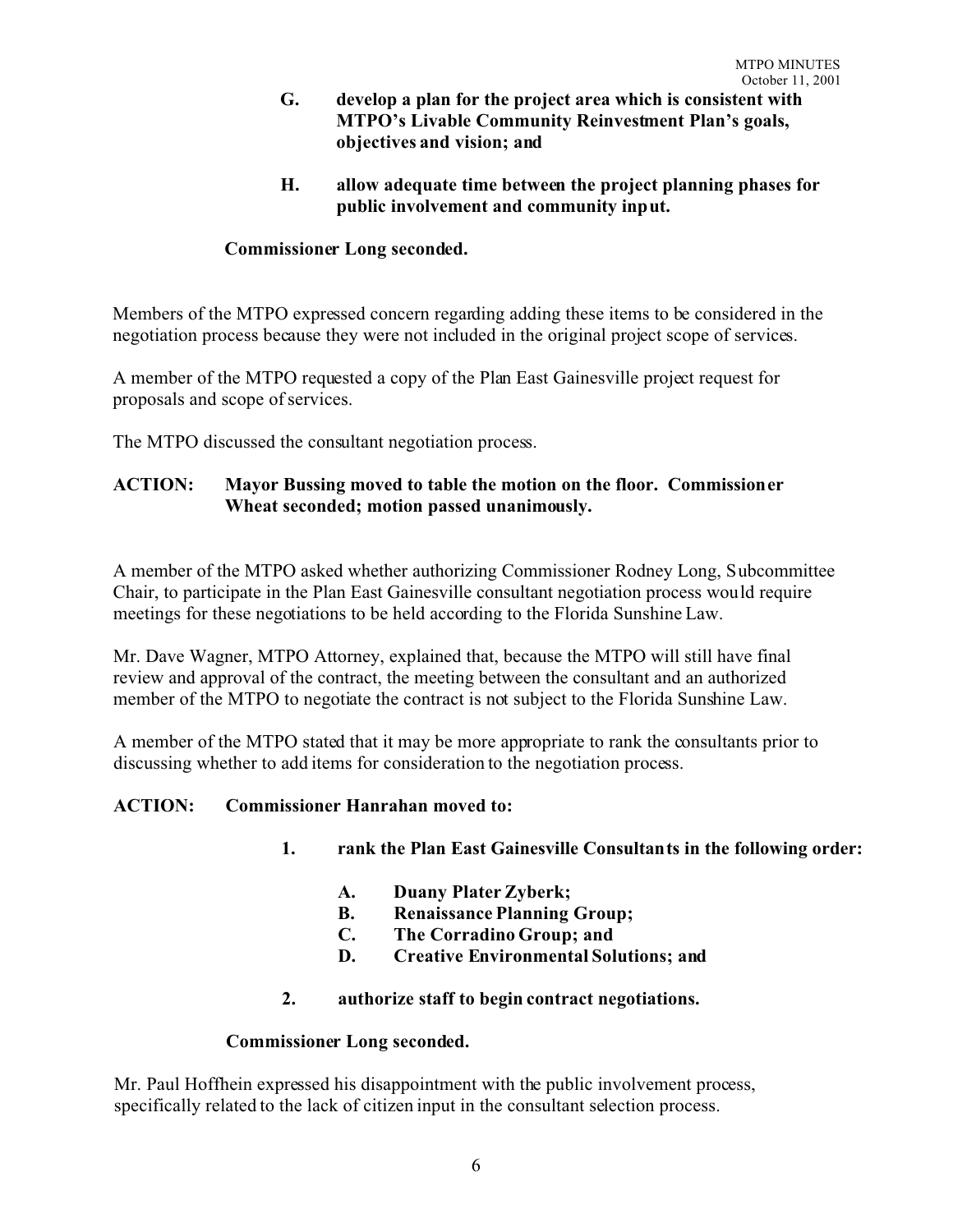**Chair Barrow requested a roll-call vote.**

**Motion passed.**

### **ACTION: Commissioner Newport moved to bring the tabled motion to the floor. Mayor Bussing seconded; motion passed unanimously.**

The MTPO continued to discuss whether to add items for consideration during the consultant contract negotiations.

## **ACTION: Commissioner Byerly moved to direct staff to include the following elements, for consideration, in the Plan East Gainesville consultant contract negotiations:**

- **A. establish a local project office, within the project boundary, to be open at least one day or evening per week;**
- **B. assign key personnel to the project with local knowledge and experience who are accessible to the public throughout the planning process;**
- **C. codify plan elements, strategies and smart-growth ordinances for inclusion in City and County Plans and Regulations;**
- **D. address environmental issues consistent with the shared goals of the transmitted City of Gainesville and Alachua County Comprehensive Plans;**
- **E. perform a neighborhood inventory and profiling index exercise which will offer guidance in accommodating future growth and community goals;**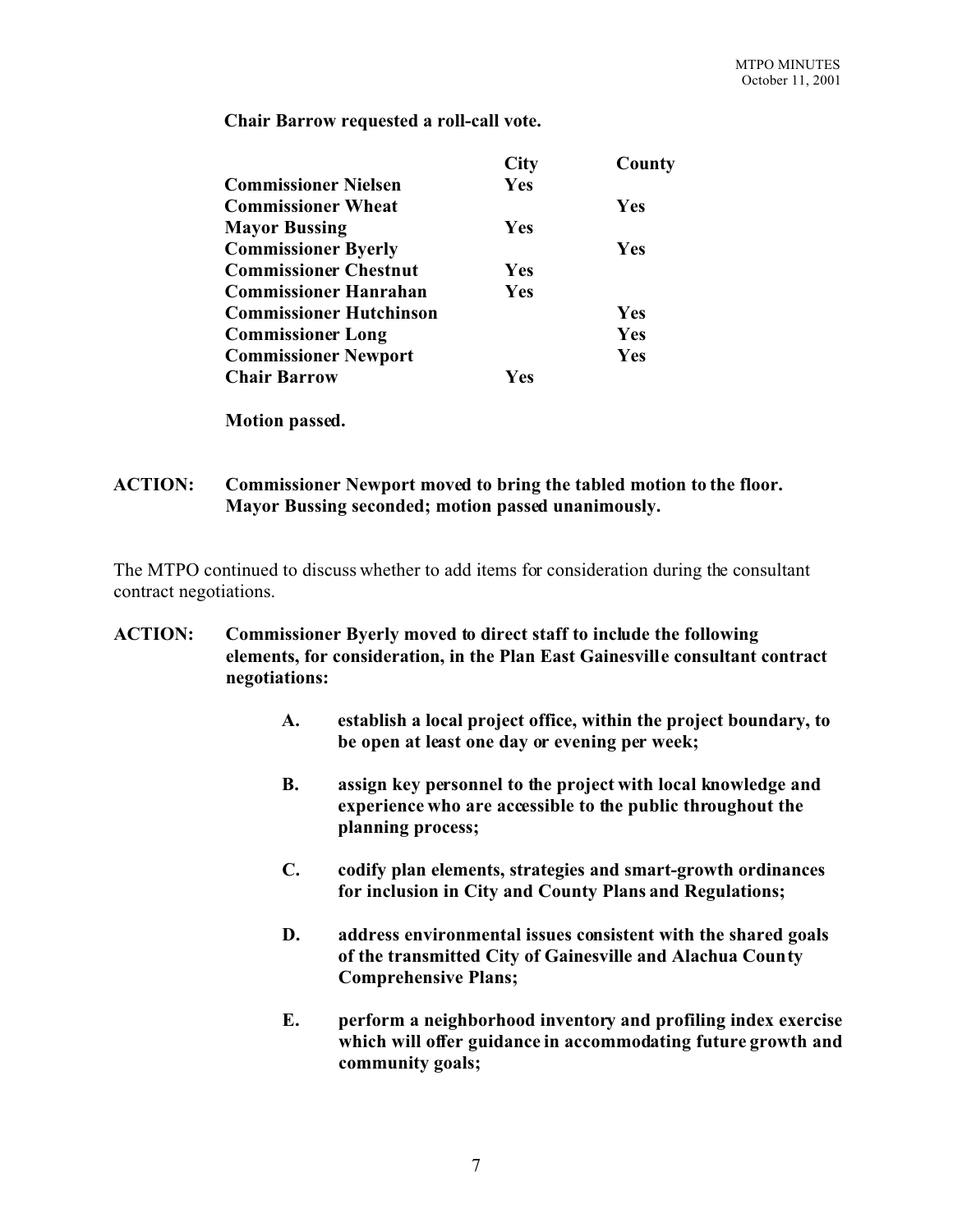- **F. include assurances that the work product will be responsive to the community's vision and goals concerning the project area, which are to be developed during the public participation and community involvement stages of this project;**
- **G. develop a plan for the project area which is consistent with MTPO's Livable Community Reinvestment Plan's goals, objectives and vision; and**
- **H. allow adequate time between the project planning phases for public involvement and community input.**

**Commissioner Long seconded; motion passed.**

**ACTION: Commissioner Hutchinson moved to include in the Plan East Gainesville Consultant contract negotiations a notation that a seven-day charrette may not be appropriate for this project. Commissioner Nielsen seconded.**

**Chair Barrow requested a roll-call vote.**

|                                | <b>City</b>    | County         |
|--------------------------------|----------------|----------------|
| <b>Commissioner Newport</b>    |                | Yes            |
| <b>Commissioner Nielsen</b>    | N <sub>0</sub> |                |
| <b>Commissioner Wheat</b>      |                | $\bf No$       |
| <b>Mayor Bussing</b>           | N <sub>0</sub> |                |
| <b>Commissioner Byerly</b>     |                | N <sub>0</sub> |
| <b>Commissioner Chestnut</b>   | <b>Yes</b>     |                |
| <b>Commissioner Hanrahan</b>   | Yes            |                |
| <b>Commissioner Hutchinson</b> |                | N <sub>0</sub> |
| <b>Commissioner Long</b>       |                | Yes            |
| <b>Chair Barrow</b>            | N٥             |                |

**Motion failed.**

**ACTION: Commissioner Hutchinson moved to authorize Subcommittee Chairman Rodney Long to participate in the Plan East Gainesville consultant selection negotiation process. Commissioner Hanrahan seconded.**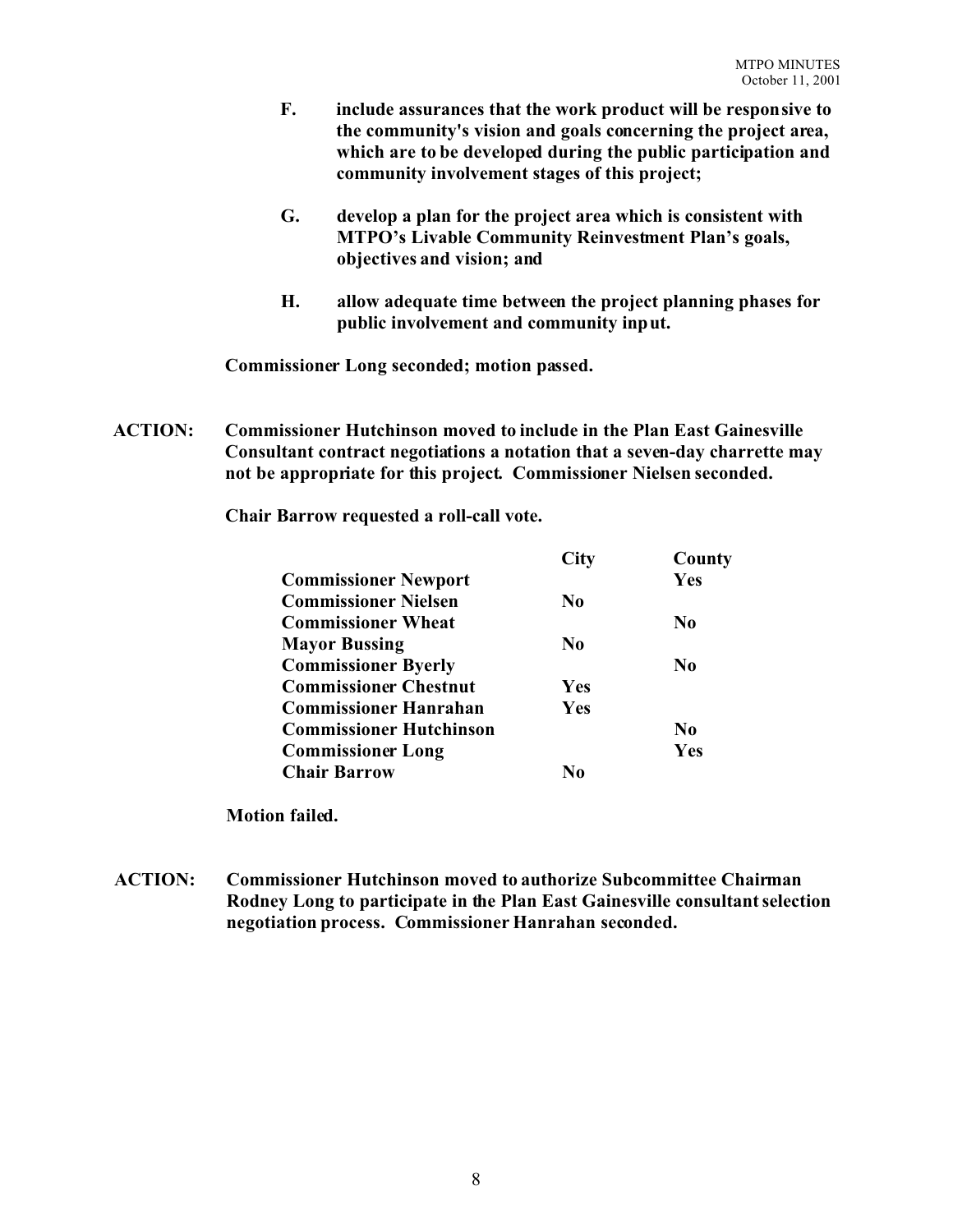**Chair Barrow requested a roll-call vote.**

|                                | <b>City</b> | County     |
|--------------------------------|-------------|------------|
| <b>Commissioner Long</b>       |             | Yes        |
| <b>Commissioner Newport</b>    |             | Yes        |
| <b>Commissioner Nielsen</b>    | <b>Yes</b>  |            |
| <b>Commissioner Wheat</b>      |             | $\bf No$   |
| <b>Mayor Bussing</b>           | $\bf No$    |            |
| <b>Commissioner Byerly</b>     |             | $\bf No$   |
| <b>Commissioner Chestnut</b>   | Yes         |            |
| <b>Commissioner Hanrahan</b>   | Yes         |            |
| <b>Commissioner Hutchinson</b> |             | <b>Yes</b> |
| <b>Chair Barrow</b>            | Yes         |            |

#### **Motion passed.**

### VII. LOCKWOOD GREENE REPORT - MTPO RESPONSE

Mr. Sanderson stated that, at its June 7 meeting, the MTPO discussed the Lockwood Green Report. He said that, during this discussion, the MTPO approved a motion to authorize the Chair to send a response letter concerning issues raised in this report. He reviewed the draft MTPO response.

#### **ACTION: Commissioner Hanrahan moved to:**

- **1. authorize the Chair to forward the MTPO response to the Lockwood Greene Report to the Alliance for Economic Development; and**
- **2. request that the Alliance for Economic Development post this response on their internet site.**

### **Commissioner Hutchinson seconded.**

The MTPO discussed the draft letter and commended staff for preparing a thorough response.

### **AMENDMENT: Commissioner Nielsen moved to amend the motion to:**

- **1. send copies of the response letter, and the Livable Community Reinvestment Plan brochure, to those who received either a copy or executive summary of the Lockwood Greene Report; and**
- **2. forward a copy of the response letter to the Alachua County Library if the Report was provided to the library.**

**Commissioner Wheat seconded; motion passed.**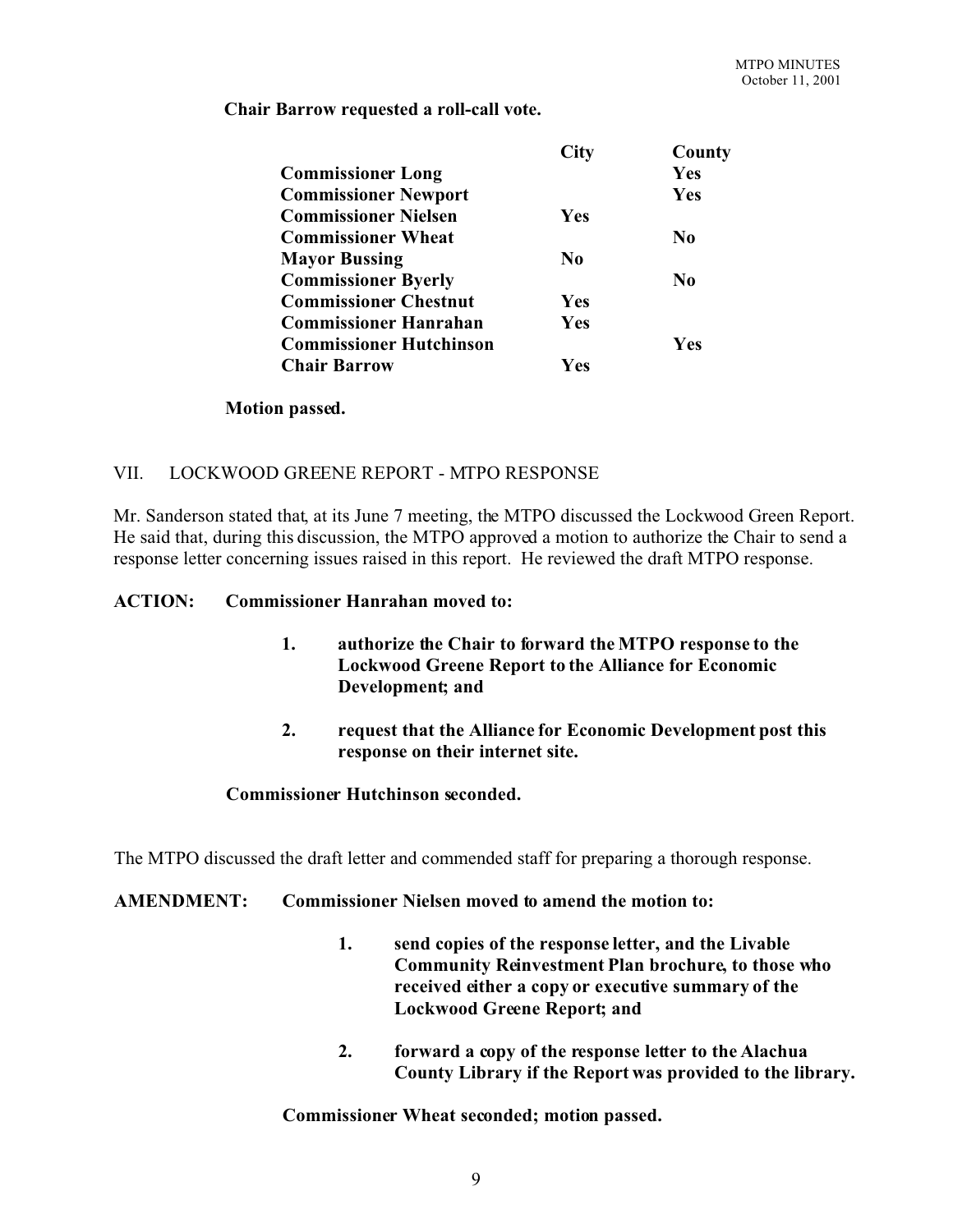#### **ACTION ON ORIGINAL MOTION AS AMENDED:**

**Commissioner Hanrahan moved to:**

- **1. authorize the Chair to forward the MTPO response letter to the Lockwood Greene Report to the Alliance for Economic Development;**
- **2. request that the Alliance for Economic Development post this response on their internet site;**
- **3. send copies of the response letter, and the Livable Community Reinvestment Plan brochure, to those who received either a copy or executive summary of the Lockwood Greene Study; and**
- **4. forward a copy of the response letter to the Alachua County Library if the Report was provided to the library.**

#### **Commissioner Nielsen seconded; motion passed.**

### VIII. MAIN STREET AT DEPOT AVENUE ROUNDABOUT

Mr. Sanderson stated that FDOT staff is requesting that the MTPO develop final recommendations concerning the Main Street at Depot Avenue roundabout plans in order to adhere to the current schedule for this project.

A member of the MTPO asked if the southeast sliplane width could be reduced.

Mr. Aage Schroder, FDOT District 2 Secretary, stated that the sliplane is designed to allow adequate width for a vehicle to move aside for an emergency vehicle to pass.

A member of the MTPO suggested that the Advisory Committees develop recommendations concerning the design of the center of the roundabout.

### **ACTION: Commissioner Byerly moved to approve the proposed Main Street at Depot Avenue roundabout design plans and request that FDOT:**

- **1. widen the splitter island approaches;**
- **2. move all four crosswalks closer to the center of the roundabout;**
- **3. reconfigure the crosswalks on the sliplanes to maintain the same geometry as the four crosswalks;**
- **4. locate sidewalks as far from the travel lanes as possible within the existing rights of way;**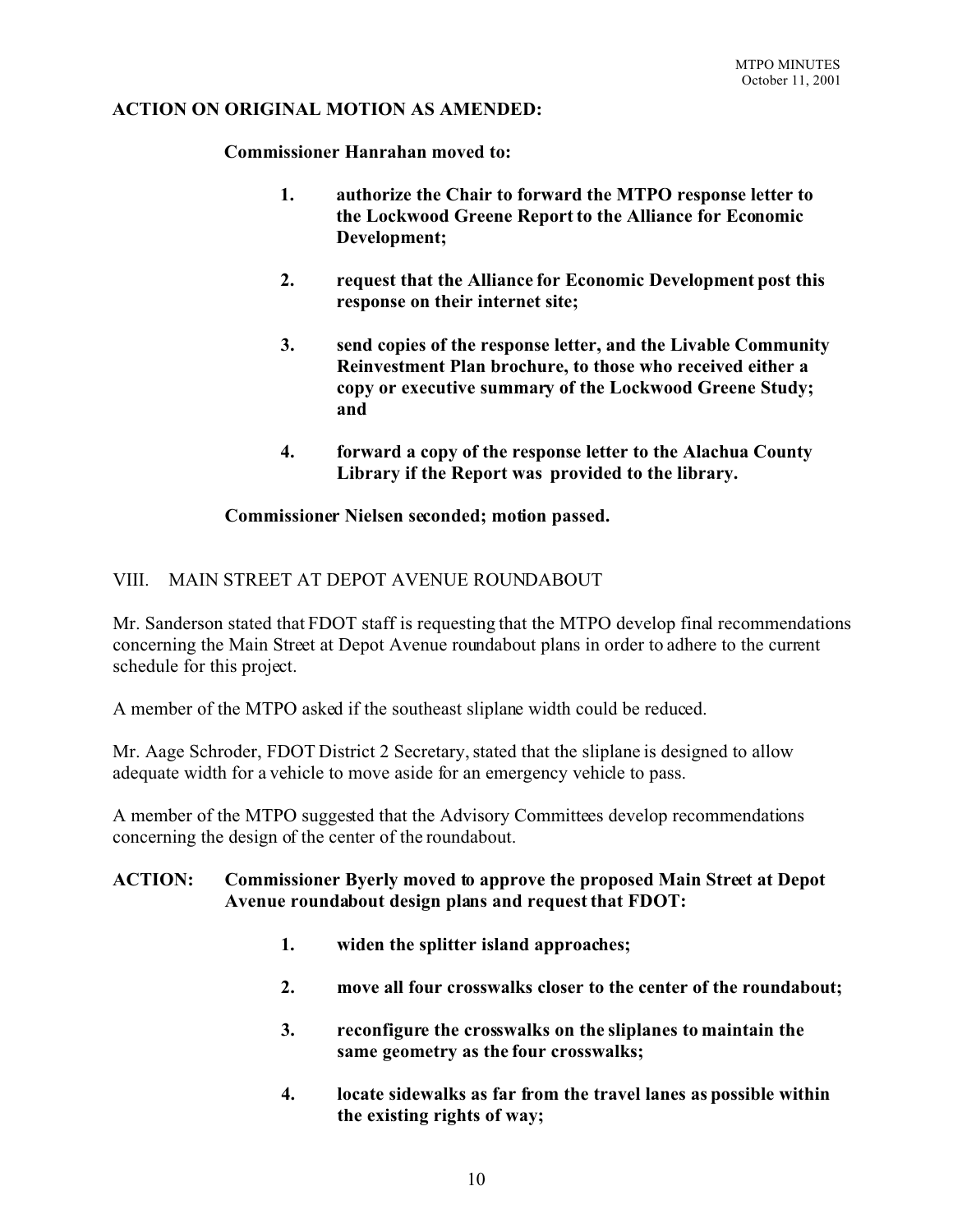- **5. consider reducing the width of the slip-lane and increase the buffer between the travel lane and the sidewalks; and**
- **6. refer the design of the center of the roundabout to the MTPO Advisory Committees.**

## **Commissioner Hutchinson seconded; motion passed nine to one, with Commissioner Chestnut voting No.**

## IX. PROPOSED LONG RANGE TRANSPORTATION PLAN AMENDMENT-UNIVERSITY AVENUE

Mr. Sanderson stated that the MTPO, at its August 16 meeting, approved a motion to schedule a public hearing to consider amending the Long Range Transportation Plan to advance the University Avenue project from priority number 7 to priority number 5.

- **ACTION: Commissioner Nielsen moved to not schedule a public hearing to consider amending the Long Range Transportation Plan to move priority number 7 (reducing University Avenue to two-lane divided with bus bays) to priority number 5 for the following reasons:**
	- **1. the current sequencing of the projects in the adopted plan allows time for the Main Street two-laning project to be implemented and evaluated before work begins on the University Avenue project;**
	- **2. even if University Avenue is moved up to priority number 5, this will have no immediate real effect because this project is many years off and will be addressed in possibly the next two major long range transportation plan updates; and**
	- **3. the currently adopted project priority number 5 (Depot Avenue) and priority number 6 (Archer Road) projects will provide enhanced parallel facilities to move east/west traffic that diverts from a reduced two-lane University Avenue, and therefore, these projects are needed in advance of lane reductions on University Avenue.**

## **Commissioner Hanrahan seconded; motion passed unanimously.**

## X. TRANSPORTATION IMPROVEMENT PROGRAM (TIP)- CONSISTENCY REVIEW

Mr. Sanderson discussed issues concerning consistency between the MTPO's Transportation Improvement Program and the Alachua County and City of Gainesville comprehensive plans.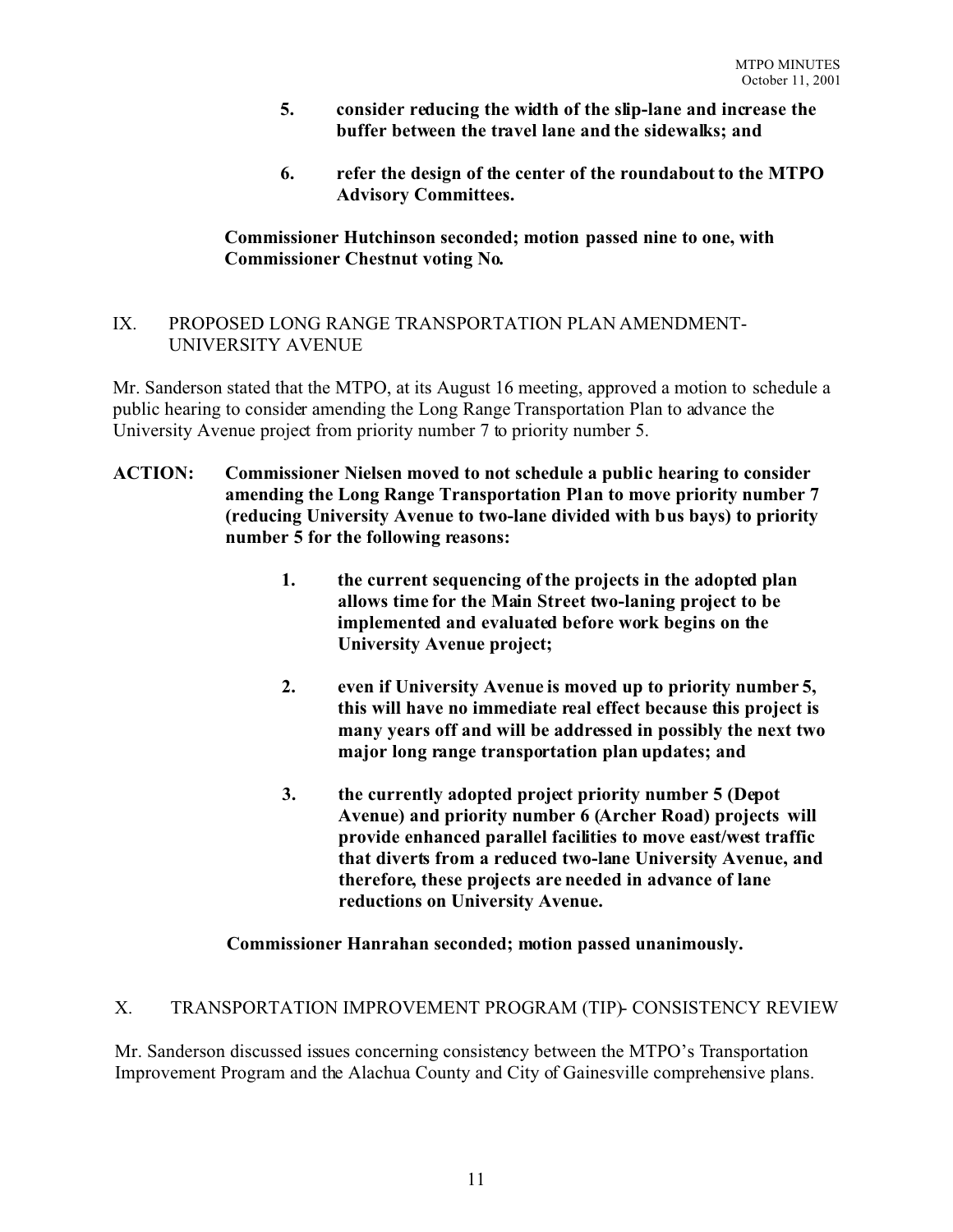### **ACTION: Commissioner Wheat moved to authorize the Chair to send a letter to the Gainesville City Commission requesting that they incorporate the SW 2nd Avenue project in their Comprehensive Plan where appropriate. Commissioner Hutchinson seconded; motion passed unanimously.**

**It was a consensus of the MTPO to request that staff send a letter to the Florida Department of Community Affairs noting that the SW 24th Avenue/SW 62nd Avenue project was included in the recently transmitted Alachua County Comprehensive Plan.**

## XI. FLORIDA GREENWAYS AND TRAILS ACQUISITION PROGRAM- GRANT APPLICATIONS

Mr. Sanderson stated that, at the September 13 MTPO meeting, the City Commission requested an announcement concerning grant applications that are being accepted through October 23 by the Florida Department of Environmental Protection (DEP) for the purchase of recreational and ecologically sensitive lands. He said that the City Commission wanted this announcement made in case there was a project that the City or County staff should consider submitting an application for this year. He noted that, at this meeting, Mr. Wayne Bowers, City of Gainesville Manager, stated that City staff would work with County staff concerning whether an application should be submitted this year.

Ms. Scott gave a status report concerning the Greenways and Trails Program. She discussed a list of projects that may qualify for potential grant consideration under this program.

## **ACTION: Commissioner Hutchinson moved to support the City of Gainesville application for Florida Greenways and Trails Acquisition Program Grant Funds for the Hull Road extension trail, from SW 62nd Blvd/SW 20th Avenue to SW 34th Street. Commissioner Hanrahan seconded; motion passed unanimously.**

Ms. Scott noted that the Hull Road extension trail is outside of the City limits. She suggested that Alachua County submit the application. She said that City staff will assist County staff in preparing the application.

## **ACTION: Commissioner Hutchinson moved to authorize the Chair to send a letter to the Alachua County Commission requesting that they expeditiously approve this grant application in order to meet the October 23 application deadline. Commissioner Long seconded; motion passed unanimously.**